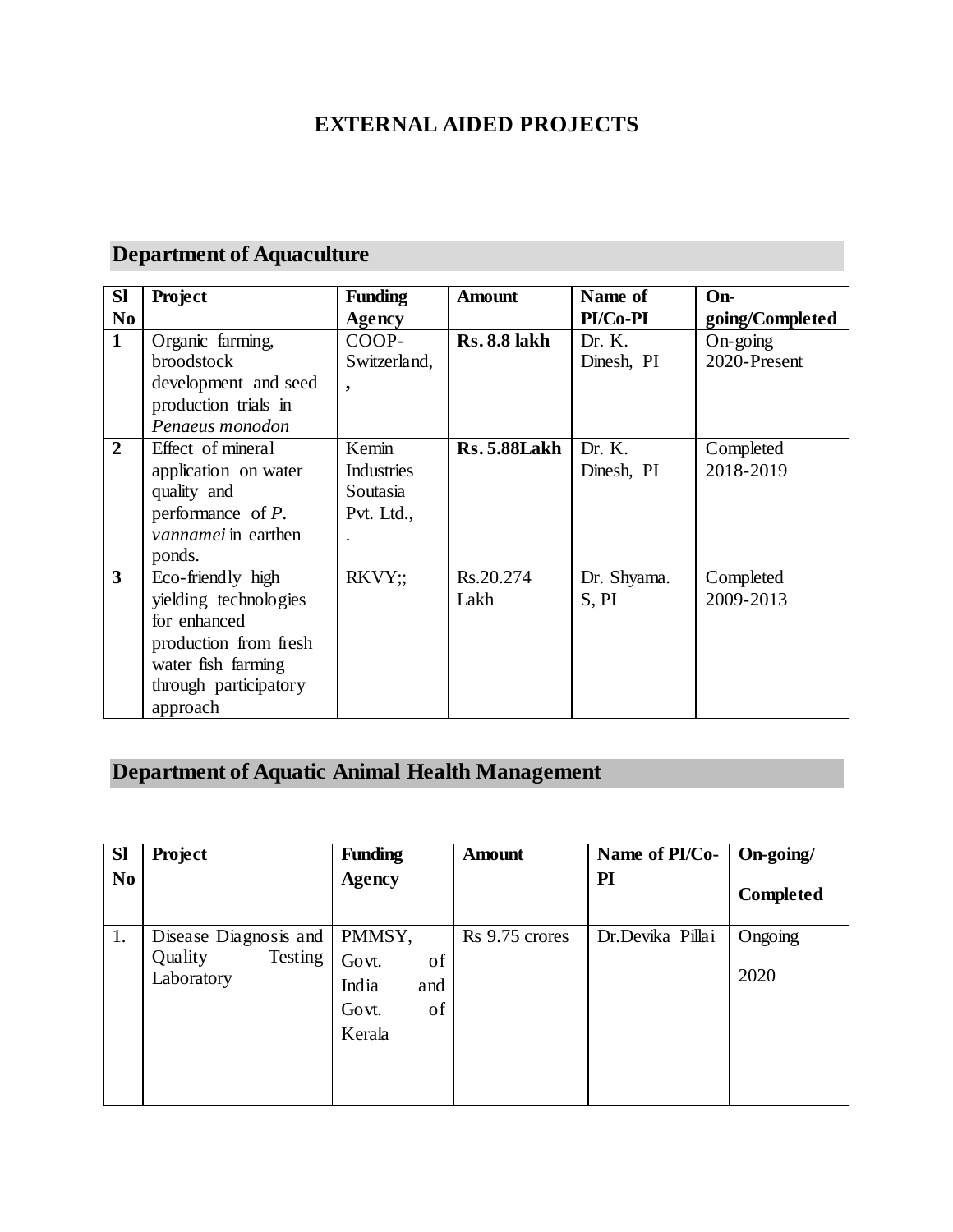| 2.               | Surveillance<br>for<br>the<br>prevalence of AMR                                                                                                                                                                                                                                            | Department<br>of Fisheries,<br>Government<br>of Kerala      | Rs 9.60 lakhs         | Devika<br>Dr.<br>Pillai                                                                                 | Ongoing                    |
|------------------|--------------------------------------------------------------------------------------------------------------------------------------------------------------------------------------------------------------------------------------------------------------------------------------------|-------------------------------------------------------------|-----------------------|---------------------------------------------------------------------------------------------------------|----------------------------|
| $\overline{3}$   | implications of<br>The<br>Tinosporacordifolia in<br>circumventing<br>the oxidative stress on<br>fish induced by nano-<br>TiO2,                                                                                                                                                             | <b>KSCSTE</b>                                               | <b>Rs</b> 22.67 lakhs | Vineetha<br>Dr.<br>V.P.<br>Post<br>doctoral fellow<br>Dr Devika Pillai<br>(Mentor)                      | Ongoing                    |
| $\overline{4}$ . | National Surveillance<br>Programme<br>on<br>Aquatic<br>Animal<br>Diseases (NSPAAD)                                                                                                                                                                                                         | <b>NFDB</b>                                                 | 76.43 lakhs           | Dr.Devika Pillai<br>(PI)<br><b>B.</b><br>Dr.<br>Manojkumar<br>$(Co-PI)$<br>Dr.Safeena M.P.<br>$(Co-PI)$ | Ongoing<br>$(2013 - 2020)$ |
| $\overline{5}$ . | Setting Up of Aquatic<br>Animal Health<br>and<br>Environment<br>Management<br>Laboratory<br>(AAHEL) at the Kerala<br>University of Fisheries<br>and Ocean<br>Studies,<br>Kochi<br>Referral<br>$\mathbf{A}$<br>$\overline{\phantom{m}}$<br>Laboratory<br>for<br>the<br>State of Kerala"(PI) | National<br>Fisheries<br>Development<br>Board,<br>Hyderabad | Rs 56 lakhs           | Dr.Devika Pillai                                                                                        | Completed<br>2014-17       |
| 6.               | <b>Distribution</b><br>of<br>gelatinous<br>zooplankton<br>in<br>the<br>west coast of India and<br>identification<br>their<br>$(Co-PI)$                                                                                                                                                     | CMLRE,<br>Ministry<br>of<br>Earth<br><b>Sciences</b>        | 76 lakhs              | Dr.Manoj<br>Kumar (PI)<br>Dr.Devika Pillai<br>$(Co-PI)$                                                 | Completed<br>2012-2017     |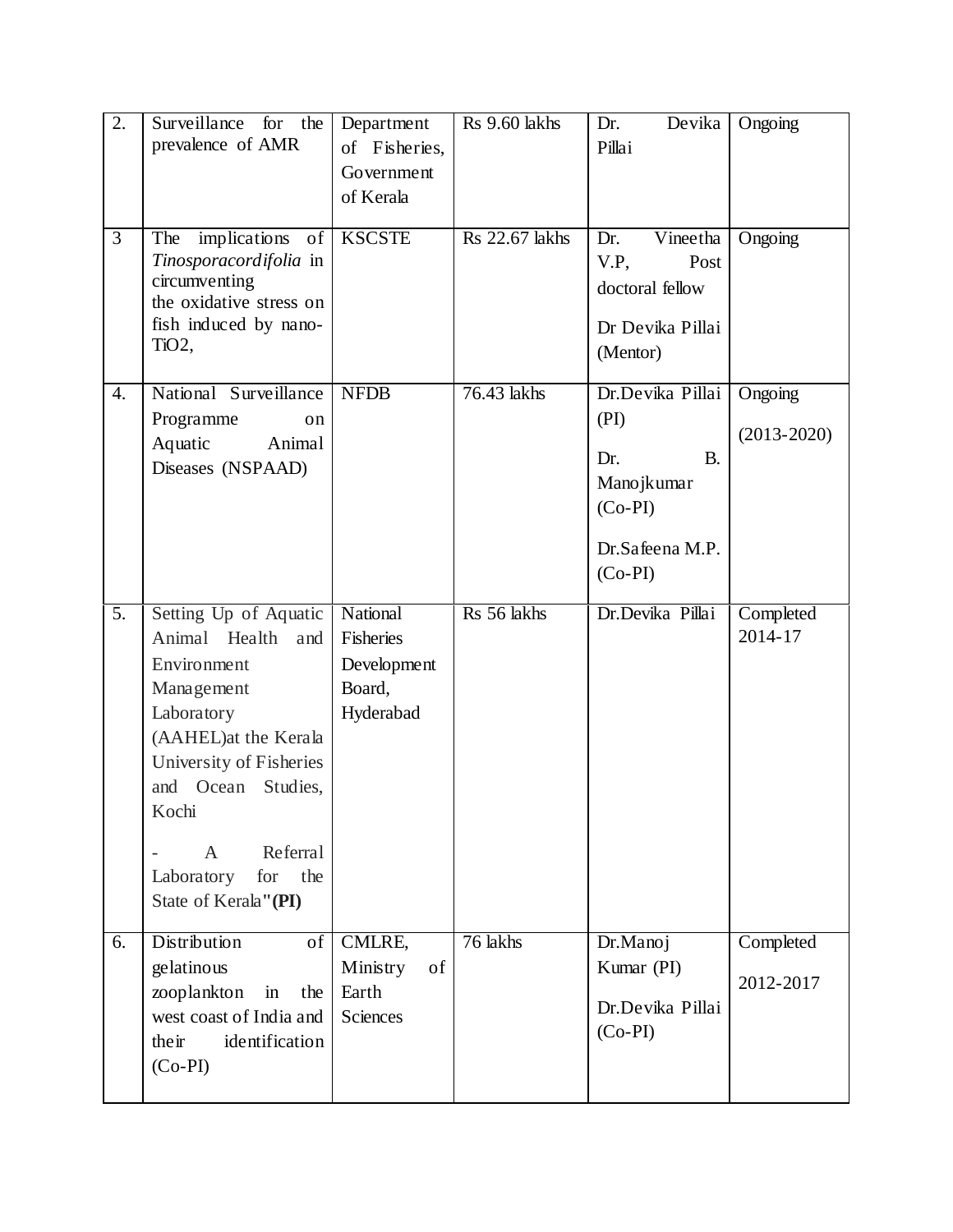| 7.                         | Shrimp<br>Disease<br>Surveillance<br>the<br>$\operatorname{in}$<br>State of Kerala and<br>formulation of the best<br>health<br>management<br>practices with respect<br>to each region (      | RashtriyaKris<br>hiYojana<br>(RKVY)                           | 27.818 lakhs   | Dr.Devika Pillai<br>(PI)<br>Dr.<br><b>B.</b><br>Manojkumar<br>$(Co-PI)$<br>Dr. K.Dinesh (<br>$Co-PI$ | Completed<br>2009-2012 |
|----------------------------|----------------------------------------------------------------------------------------------------------------------------------------------------------------------------------------------|---------------------------------------------------------------|----------------|------------------------------------------------------------------------------------------------------|------------------------|
| 8.                         | Characterization<br>of<br>different stocks of M.<br>rosenbergii<br>and<br>genetic<br>improvement<br>through<br>selective<br>breeding (Co-PI)                                                 | Department<br>of Fisheries,<br>Kerala                         | 13.1472 lakhs  | DevikaPillai<br>$(Co-PI)$                                                                            | Completed<br>2008-2011 |
| 9.                         | Biodiversity<br>of<br>cultivable<br>air<br>fishes<br>breathing<br>of<br>Kerala<br>and<br>development<br>of<br>appropriate<br>culture<br>strategies for <i>H.fossilis</i><br>and Clarius spp. | Department<br>of Fisheries,<br>Kerala                         | 20.78 lakhs    | Dr.Devika Pillai<br>$(Co-PI)$                                                                        | Completed<br>2008-2011 |
| 10                         | ICAR Seed project-"<br>production<br>Seed<br>in<br>agriculture crops and<br>fisheries"                                                                                                       | Indian<br>Council<br>of<br>Agricultural<br>Research<br>(ICAR) | 44.21<br>lakhs | Dr.DevikaPillai<br>$(Co-PI)$                                                                         | Completed<br>2005-2011 |
| 11<br>$\ddot{\phantom{0}}$ | Establishment of<br>an<br>aquaclinic<br>the<br>at<br>College of Fisheries,<br>Panangad                                                                                                       | RashtriyaKris<br>hiVikasYojan<br>a (RKVY)                     | 15 lakhs       | Dr.Devika Pillai<br>(PI)                                                                             | Completed<br>2007-2010 |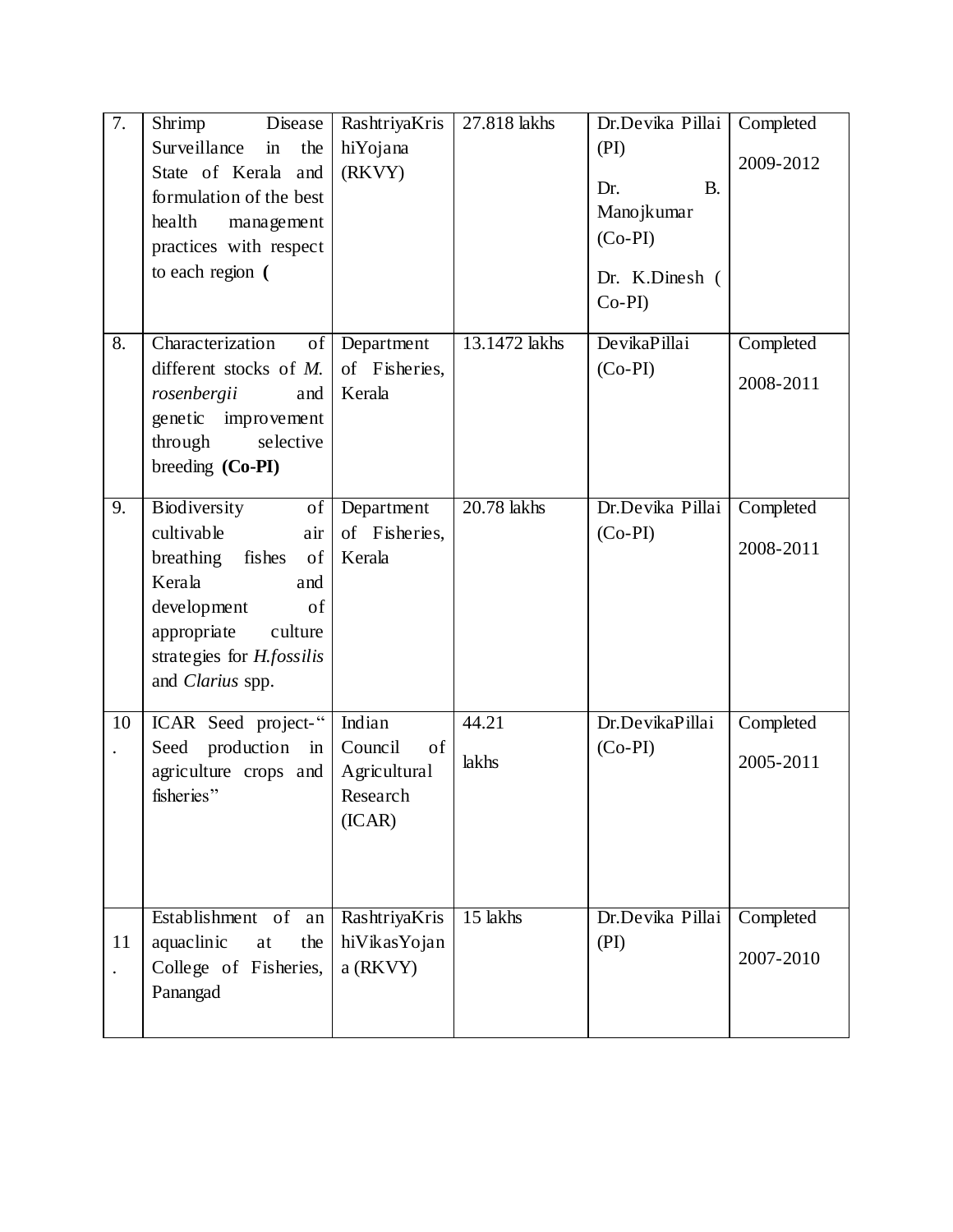| 12<br>$\ddot{\phantom{0}}$<br>13 | Development of a<br>detection kit for white<br>tail disease of M.<br>rosenbergii by loop<br>mediated<br>isothermal<br>amplification (LAMP)<br>The impact of one<br>crop paddy- one crop<br>rotational<br>prawn<br>farming<br>on<br>environment<br>and<br>socio-economics<br>in | Department<br>of<br>Biotechnolog<br>$y$ (DBT)<br><b>ADAK</b> | 26.59 lakhs<br>5.06 lakhs | Dr.Devika Pillai<br>(PI)<br>Dr.DevikaPillai<br>$(Co-PI)$ | Completed<br>2006-2009<br>Completed<br>2006-2008 |
|----------------------------------|--------------------------------------------------------------------------------------------------------------------------------------------------------------------------------------------------------------------------------------------------------------------------------|--------------------------------------------------------------|---------------------------|----------------------------------------------------------|--------------------------------------------------|
| 15                               | Kuttanad<br>Environmental<br>and<br>socio-economic<br>impacts of aquaculture<br>in pokkali fields of<br>Kerala                                                                                                                                                                 | ADAK,<br>Govt.<br>of<br>Kerala                               | 8.41 lakhs                | Dr.DevikaPillai<br>$(Co-PI)$                             | Completed<br>2006-2008                           |
| 16                               | Isolation, purification<br>and characterization of<br>antibacterial agent and<br>anticancer agent from<br>the<br>accessory<br>nidamental gland and<br>ink of the cuttlefish,<br>Sepia<br><i>pharaonis</i> Ehrenberg<br>$(Co-PI)$                                               | DBT, Govt.<br>of India, New<br>Delhi.                        | 22.732 lakhs              | Dr.DevikaPillai<br>$(Co-PI)$                             | Completed<br>2004-2007                           |
| 17<br>$\ddot{\phantom{0}}$       | Production<br>of<br>bioactive<br>substances<br>from<br>squid<br>and<br>cuttlefish processing<br>wastes" (Co-PI).                                                                                                                                                               | <b>NATP</b>                                                  | 26.87 lakhs               | Dr.DevikaPillai<br>$(Co-PI)$                             | Completed<br>2001-2003                           |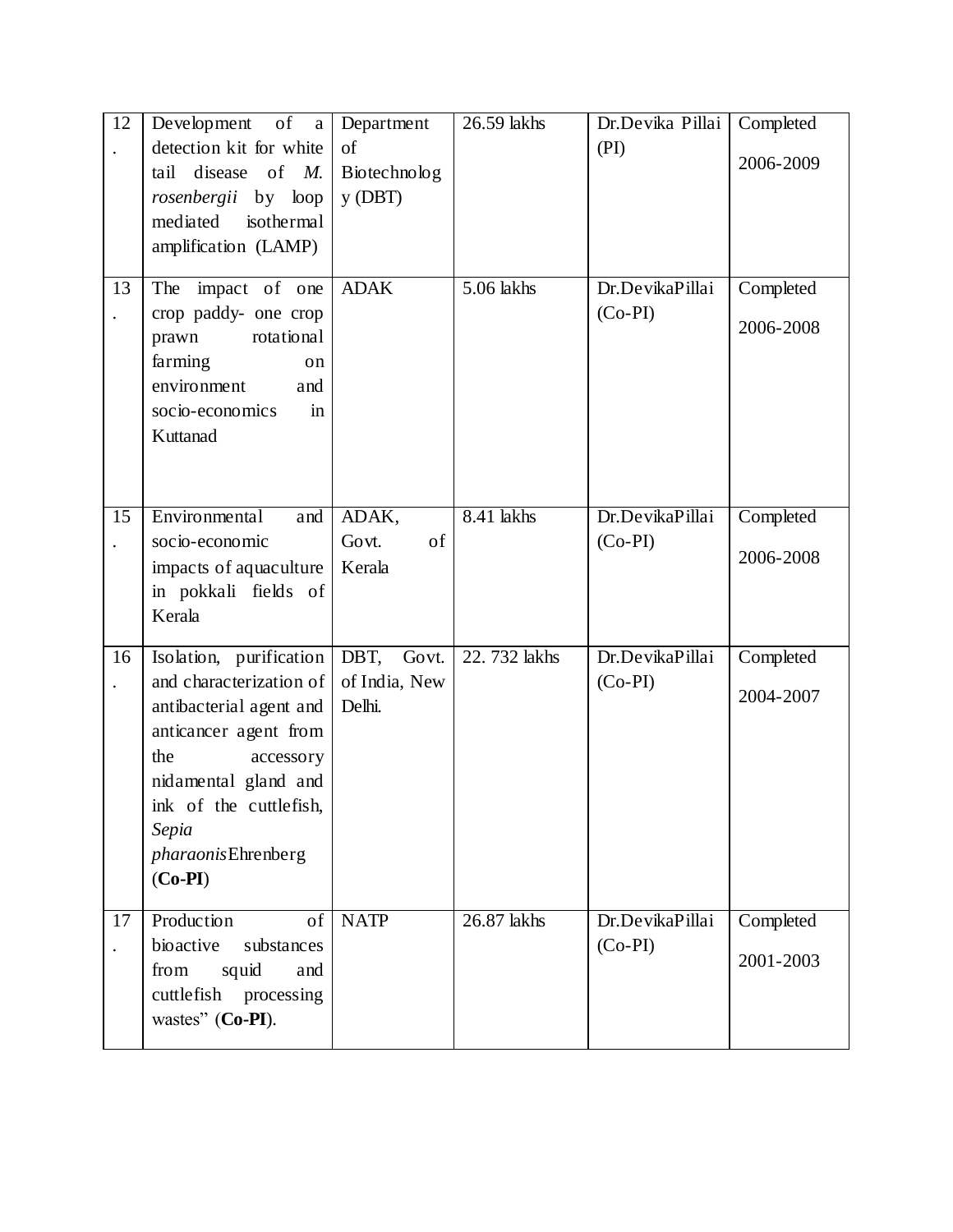| <b>SI</b>        | Project                                                 | Funding       |                    | Name of                    | On-                  |
|------------------|---------------------------------------------------------|---------------|--------------------|----------------------------|----------------------|
| N <sub>0</sub>   |                                                         | Agency $\&$   |                    | PI/Co-PI                   | going/Comp           |
|                  |                                                         | the amount    |                    |                            | leted                |
| 1.               | Studies on the Occurrence,                              | <b>DST</b>    | 39.80 lakhs        | Dr. Ranjeet K              | $On\text{-}going$    |
|                  | Distribution and                                        |               |                    |                            | $(2018-21)$          |
|                  | Composition of                                          |               |                    |                            |                      |
|                  | microplastics along the                                 |               |                    |                            |                      |
|                  | Kerala coast with emphasis<br>on their manifestation in |               |                    |                            |                      |
|                  | food chain of nearshore                                 |               |                    |                            |                      |
|                  | communities                                             |               |                    |                            |                      |
| 2.               | Transcriptome analysis and                              | <b>DBT</b>    | 39.43 lakhs        | Dr. Ranjeet K              | $On\text{-}going$    |
|                  | gene expression studies to                              |               |                    |                            | $(2018-21)$          |
|                  | elucidate Heterogeneous                                 |               |                    |                            |                      |
|                  | Individual Growth in                                    |               |                    |                            |                      |
|                  | Macrobrachiumrosenbergii                                |               |                    |                            |                      |
|                  | for ensuring sustainable                                |               |                    |                            |                      |
|                  | aquaculture production                                  |               |                    |                            |                      |
| $\overline{3}$ . | Risk assessment and                                     | <b>KSCSTE</b> | 14.17 lakhs        | Dr. Roshni K               | $On\text{-}going$    |
|                  | impacts of aquaculture                                  |               |                    |                            | $(2019-22)$          |
|                  | species on native fish                                  |               |                    |                            |                      |
|                  | diversity in the                                        |               |                    |                            |                      |
|                  | downstream and upstream                                 |               |                    |                            |                      |
|                  | areas of Mullaperiyar                                   |               |                    |                            |                      |
|                  | Reservoir, Periyar River,                               |               |                    |                            |                      |
|                  | Kerala                                                  |               |                    |                            |                      |
| 4.               | Current status of fish                                  | <b>SWAK</b>   | <b>10.00 lakhs</b> | Dr. Ranjeet K              | Ongoing              |
|                  | diversity of Sasthamkotta                               |               |                    | $(Co-PI)$                  | $(2020-22)$          |
|                  | lake with particular focus                              |               |                    |                            |                      |
|                  | on pearl spot,                                          |               |                    |                            |                      |
|                  | Etroplussuratensis                                      |               |                    |                            |                      |
| 5.               | Studies on the habitat                                  | <b>KSCSTE</b> | 9.45 lakhs         | Dr.                        | Completed            |
|                  | dynamics and trophic level                              |               |                    | Renjithkumar               | $(2018-20)$          |
|                  | interaction of invasive fish                            |               |                    | CR                         |                      |
|                  | groups in Chalakudy river                               |               |                    |                            |                      |
|                  | systems, Southern Western                               |               |                    |                            |                      |
| 6.               | <b>Ghats</b>                                            | <b>KSBB</b>   | $2.25$ laks        |                            |                      |
|                  | Impact of Kerala floods/<br>landslides on single        |               |                    | Dr. Ranjeet K<br>$(Co-PI)$ | Completed<br>2018-19 |
|                  | location endemic fish                                   |               |                    |                            |                      |
|                  | species                                                 |               |                    |                            |                      |
| 8                | and<br>Hypoxia<br>its                                   | <b>INCOIS</b> | $31$ Lakhs         | <b>DrAnuGopina</b>         | On going             |

# **Departmentof Aquatic Environment Management**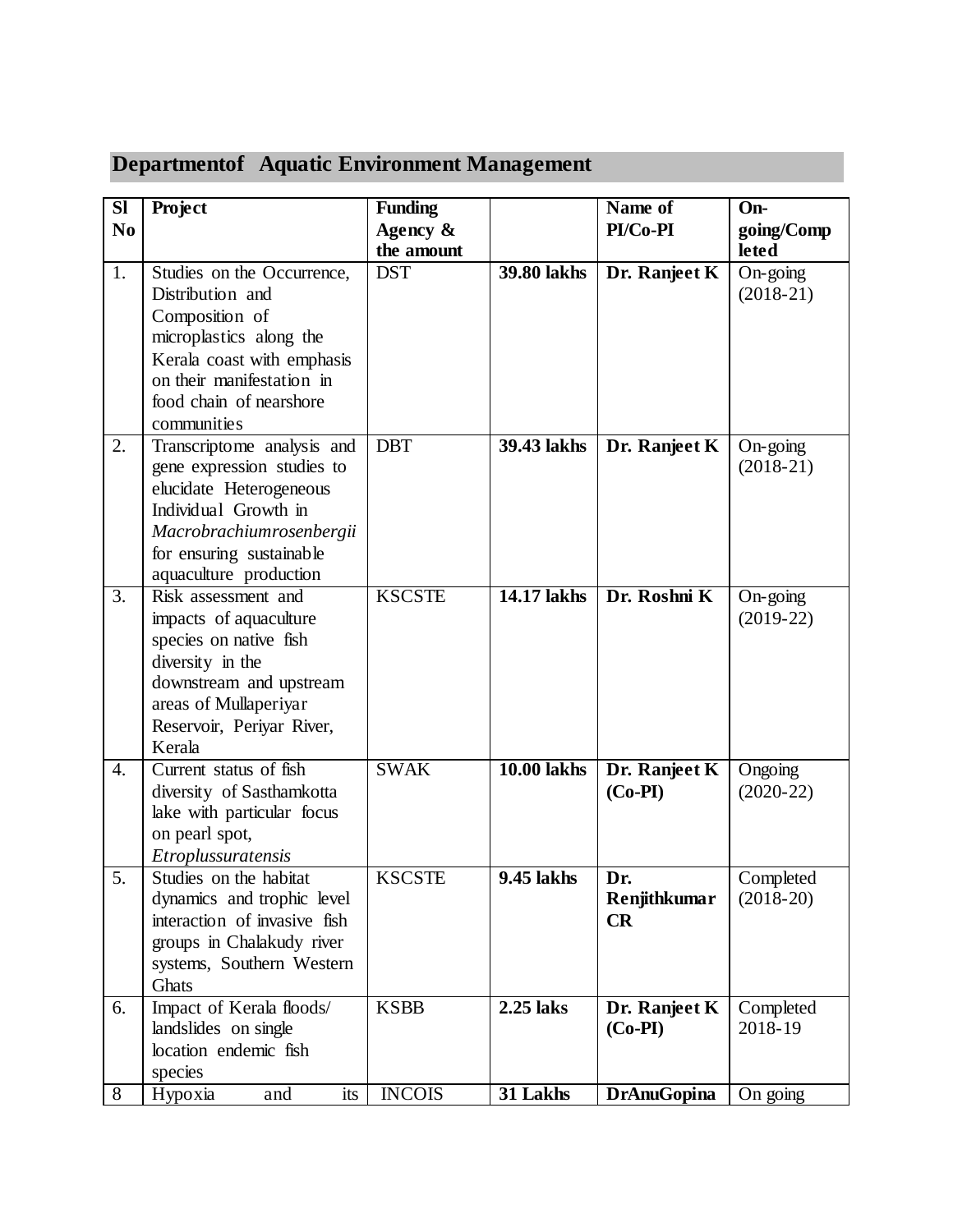| 9  | Consequences<br>in<br>the<br>Coastal Waters off Kochi<br>Species inventory,<br>distribution and<br>exploitation pattern of fish                                                            | Ministry of<br>Earth Science<br>Government<br>of India.<br>Directorate of<br>Environment<br>Climate<br>and | Rs.<br>13,32,000 | th $(PI)$<br>Dr S M Raffi<br>and Dr M.P.<br>Prabhakaran<br>$(Co-PIs)$<br><b>DrAnuGopina</b><br>$th$ (Co-PI) | 2018-2021<br>On-going<br>2017<br>onwards |
|----|--------------------------------------------------------------------------------------------------------------------------------------------------------------------------------------------|------------------------------------------------------------------------------------------------------------|------------------|-------------------------------------------------------------------------------------------------------------|------------------------------------------|
|    | faunal resources of Kole<br>wetlands                                                                                                                                                       | Change,<br>Government<br>of Kerala. /-                                                                     |                  |                                                                                                             |                                          |
| 10 | Sedimentary Organic<br>Compounds from Arctic<br>Fjords                                                                                                                                     | MOES and<br><b>NCPOR</b>                                                                                   | <b>NA</b>        | <b>DrAnuGopina</b><br>th $(PI)$ -<br><b>Indian Arctic</b><br><b>Expedition</b><br><b>Team</b><br>member     | <b>On-going</b>                          |
| 11 | Establishment of wave<br>observation at two<br>locations off Kerala coast -<br>verification and<br>dissemination of forecasts<br>advisories and user<br>interaction workshops              | <b>INCOIS</b><br>Ministry of<br>Earth Science<br>Government<br>of India.                                   | 38,97,800/       | Dr S M Raffi<br>(PI)<br>Dr Anu<br>Gopinath &<br>Dr M.P.<br>Prabhakaran<br>$(Co-PIs)$                        | On-going<br>2018-2021                    |
| 12 | Isolation and<br>characterization of<br>alkaloids from the<br>mangrove plant<br>Rhizoporaceae family and<br>its investigations on their<br>anti-bacterial and anti-<br>diabetic activities | <b>Back To Lab</b><br>Programme<br>of KSCSTE<br>Kerala                                                     | Rs14,17,<br>200  | <b>DrResmi P</b><br>(Mentor<br><b>DrAnu</b><br>Gopinath)                                                    | <b>On-going</b><br>$(2019-22)$           |
| 13 | Large Scale cultivation of<br>microalgae in outdoor<br>Biofilm photobioreactors<br>for the production of C-<br>Phycocyanin                                                                 | <b>Back To Lab</b><br>Programme<br>of KSCSTE<br>Kerala                                                     | Rs4,72,400       | DrJitha G<br>(Mentor<br><b>DrAnu</b><br>Gopinath)                                                           | <b>On-going</b><br>$(2020-21)$           |
| 14 | Salp-Cnidaraian-<br>Ctenophore trophodynamic<br>interactions on the krill<br>centred ecosystem in the<br>Indian Ocean sector of<br>Southern Ocean during<br>Austral summer and its         | MOES and<br><b>NCPOR</b>                                                                                   | <b>NA</b>        | <b>DrAnuGopina</b><br>th $(PI)$<br>(Southern<br>Ocean<br><b>Expedition</b> )                                | <b>On-going</b><br>2019-2021             |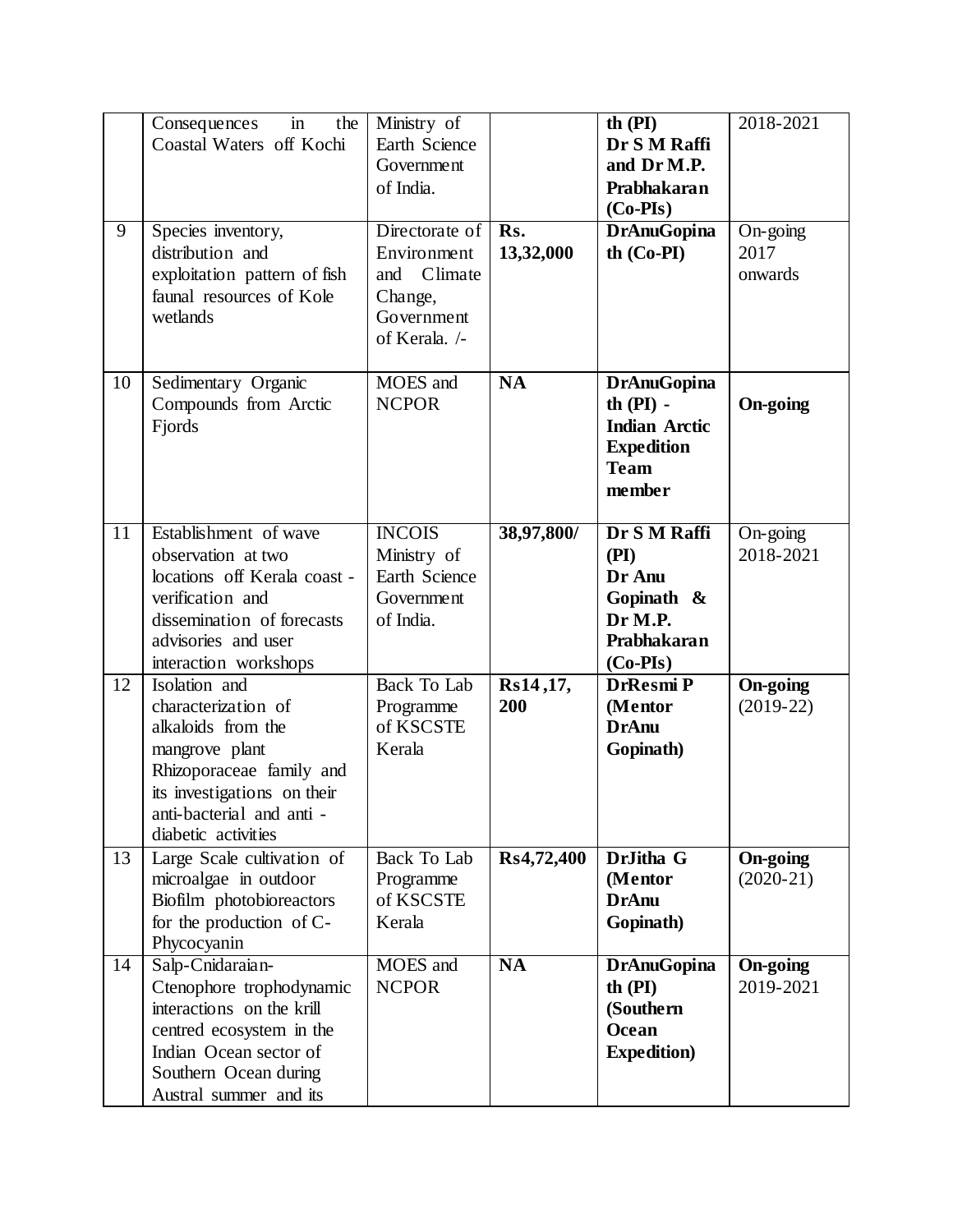|    | possible impacts on carbon<br>cycle          |                 |                   |                     |                 |
|----|----------------------------------------------|-----------------|-------------------|---------------------|-----------------|
| 15 | Role of Mycosporine                          | <b>KSCSTE</b>   | 13.9 Lakhs        | <b>DrAnuGopina</b>  | Completed       |
|    | amino acids in preventing<br>coral bleaching |                 |                   | th $(PI)$           | 2016-19         |
| 16 | Biogeochemical factors                       | <b>DST</b> Fast | <b>23.7 lakhs</b> | <b>DrAnuGopina</b>  | Completed       |
|    | and Ecosystem Dynamics                       | Track           |                   | th $(PI)$           | 2013-2017       |
|    | of Coral Reefs of                            | Scheme,         |                   |                     |                 |
|    | Lakshadweep Archipelago                      |                 |                   |                     |                 |
| 17 | Assessment of Trace                          | Postdoctoral    | <b>Rs</b>         | Dr Martin G         | Completed       |
|    | Metals in the Sediments,                     | Programme,      | 8,40,000          | $D$ (PI) and Dr     | $(2015 - 2018)$ |
|    | Bivalves and Fishes of the                   | KSCSTE,         |                   | <b>Anu Gopinath</b> |                 |
|    | Cochin Estuary and its                       | Kerala          |                   | (Mentor)            |                 |
|    | adjacent shelf                               |                 |                   |                     |                 |

#### **Departmentof Fisheries Resource Management**

| <b>SI</b>      | <b>Project</b>                                                                                                                                          | <b>Funding</b>        | <b>Amount</b> | Name of          | On-going/        |
|----------------|---------------------------------------------------------------------------------------------------------------------------------------------------------|-----------------------|---------------|------------------|------------------|
| N <sub>0</sub> |                                                                                                                                                         | <b>Agency</b>         |               | PI/Co-PI         | <b>Completed</b> |
| $\mathbf{1}$   | Systematics,                                                                                                                                            | Ministry of           | Rs. 9043752   | Dr. M.K.         | Ongoing          |
|                | phylogeny, life<br>history traits,<br>distribution and<br>stock assessment of<br>Cutlass fishes and<br>Snake mackerals<br>occurring in Indian<br>Waters | Earth Sciences        |               | Sajeevan<br>(PI) | 2018-2021        |
| $\overline{2}$ | Impact of Kerala                                                                                                                                        | Kerala State          | Rs2,25,000    | Dr. Rajeev       | Completed        |
|                | floods on the<br>population status<br>and habitat of point<br>endemic fishes                                                                            | Biodiversity<br>Board |               | Raghavan<br>(PI) | $(2018-2019)$    |
| 3              | SubTerFish:                                                                                                                                             | Department of         | Rs 25,00,000  | Dr. Rajeev       | Ongoing          |
|                | diversity,                                                                                                                                              | Environment           |               | Raghavan         |                  |
|                | distribution and                                                                                                                                        | and Climate           |               |                  |                  |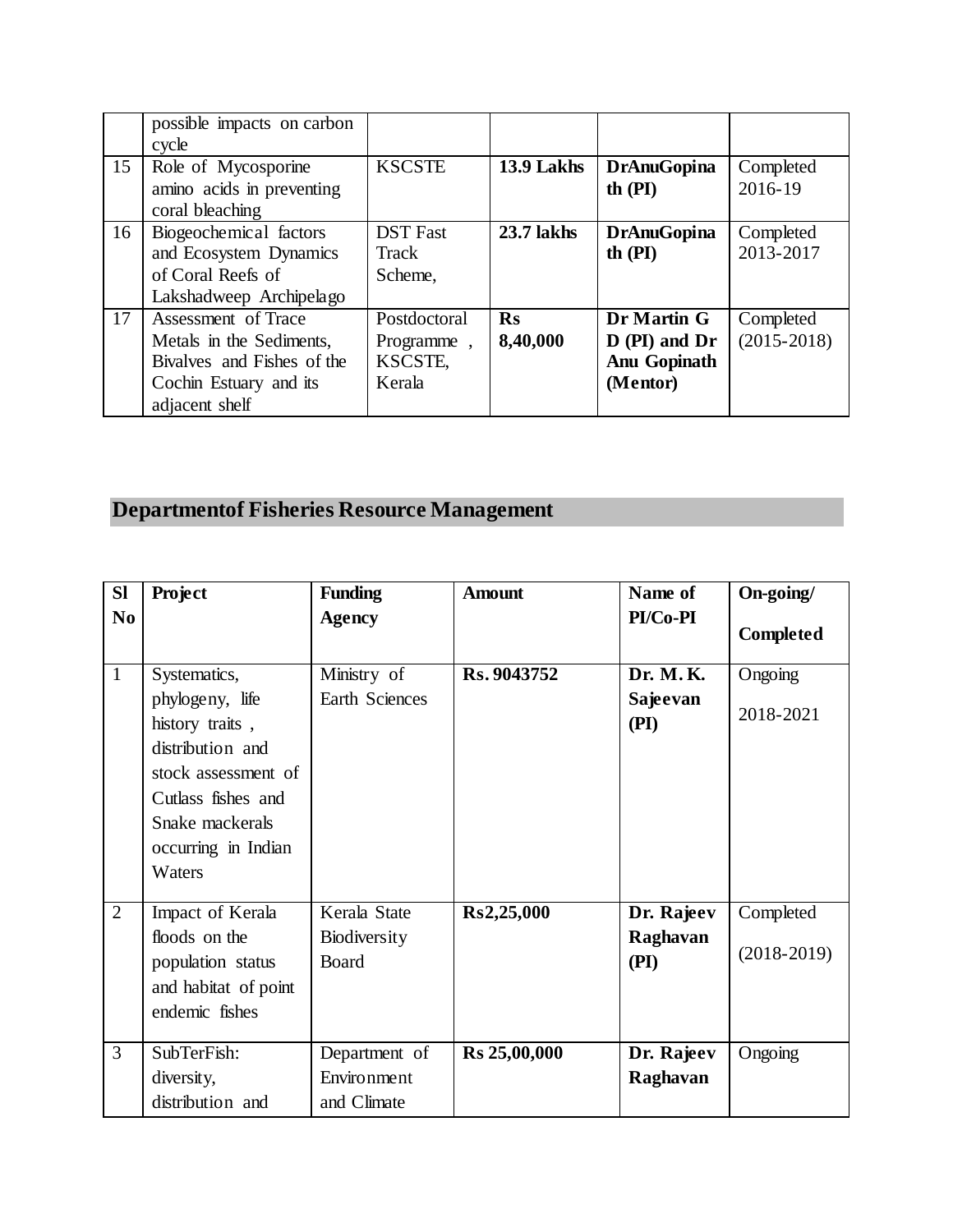|                | threats to<br>subterranean fishes<br>of Kerala                                                                                                | Change<br>(DoECC),<br>Government of<br>Kerala                                         |                                                                      | (PI)                                                                                                                     | 2020-2022                |
|----------------|-----------------------------------------------------------------------------------------------------------------------------------------------|---------------------------------------------------------------------------------------|----------------------------------------------------------------------|--------------------------------------------------------------------------------------------------------------------------|--------------------------|
| $\overline{4}$ | Fish diversity of<br>Sasthamkotta Lake<br>with special<br>reference to the<br>status of Pearl Spot,<br>Etroplussuratensis                     | <b>State Wetland</b><br>Authority<br>(Kerala) SWAK                                    | Rs10,00,000                                                          | Dr. Rajeev<br>Raghavan<br>(PI)                                                                                           | Ongoing<br>$(2020-2022)$ |
| 5              | Species inventory,<br>distribution and<br>exploitation pattern<br>of fish faunal<br>resources of Kole<br>wetlands                             | Directorate of<br>Environment<br>and Climate<br>Change<br>(DoECC), Govt.<br>of Kerala | 13.2 Lakhs                                                           | PI: Dr.<br>Anvar Ali<br>PH <sub>1</sub><br>Co PI: Dr.<br><b>AnuGopin</b><br>ath                                          | Ongoing<br>$(2020-2022)$ |
| 6              | Enhancing reservoir<br>fish production and<br>creation of<br>livelihood<br>opportunities for<br>the local<br>community in<br>Munnar landscape | GoI- GEF-<br><b>UNDP</b> Inia<br>High Range<br>Mountain<br>Landscape<br>Project       | 52.5 Lakhs                                                           | PI: Dr.<br>Anvar Ali<br>PH<br>Dr. S.<br><b>Sureshsku</b><br>mar<br>Dr.<br><b>Limnamol</b><br>Dr.<br>ChiranjivP<br>radhan | Ongoing<br>$(2020-2022)$ |
| $\overline{7}$ | Unravelling<br>signatures of<br>growth and salinity<br>adaptation in<br>Etroplussuratensis                                                    | Department of<br>Biotechnology,<br>Ministry of<br>Science and<br>technology,          | Total project cost:<br>2.86 Crores<br><b>KUFOS</b><br>component : 10 | PI: Dr.<br><b>Anvar Ali</b><br>PH<br>Co PI: Dr.<br>ChiranjivP                                                            | Ongoing<br>$(2021 - 22)$ |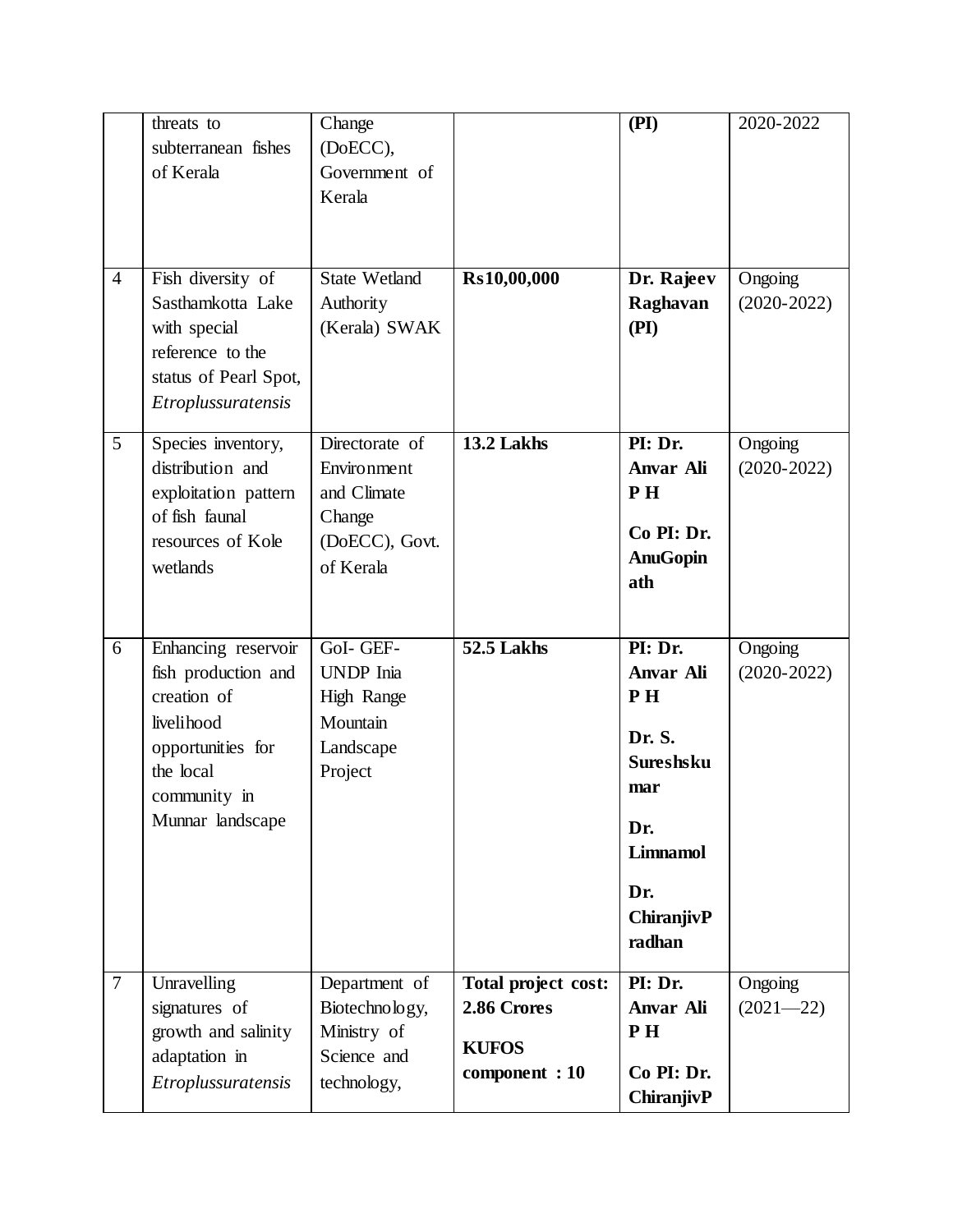| through omics<br>approaches | Govt. of India<br>CIBA - KUFOS<br>Collaborative<br>project | lakhs | radhan |  |
|-----------------------------|------------------------------------------------------------|-------|--------|--|
|                             |                                                            |       |        |  |

#### **Department of Fish Processing Technology**

| <b>SI</b>      | Project                  | <b>Funding</b> | <b>Amount</b> | Name of PI/Co-   | $On-$           |
|----------------|--------------------------|----------------|---------------|------------------|-----------------|
| N <sub>0</sub> |                          | <b>Agency</b>  |               | $\mathbf{PI}$    | going/Completed |
| $\mathbf{1}$   | National                 | <b>NFDB</b>    | 76.43 lakhs   | Dr. Safeena, M.P |                 |
|                | Surveillance             |                |               | $Co-PI$          | <b>Ongoing</b>  |
|                | Programme For            |                |               |                  |                 |
|                | Aquatic Animal           |                |               |                  |                 |
|                | <b>Diseases</b>          |                |               |                  |                 |
| $\overline{2}$ | Characterization         | $SERB -$       | 39.62         | Dr.E.P.Preetham  | Completed       |
|                | of Cellular and          | Early Career   |               | <b>P.I.</b>      | 2016-2019       |
|                | Molecular                | Grant          |               |                  |                 |
|                | <b>Mechanisms</b>        |                |               |                  |                 |
|                | involved in Fish         |                |               |                  |                 |
|                | Lectins and its          |                |               |                  |                 |
|                | Potential Rolein         |                |               |                  |                 |
|                | Innate Immune            |                |               |                  |                 |
|                | Defense and              |                |               |                  |                 |
|                | Therapeutic <sub>s</sub> |                |               |                  |                 |

#### **School of Ocean Science and Technology**

| <b>Sl</b> | <b>Project</b>             | <b>Funding</b> | <b>Amount</b> | Name of PI/Co- | On-going/        |
|-----------|----------------------------|----------------|---------------|----------------|------------------|
| $\bf No$  |                            | Agency         |               | PI             | <b>Completed</b> |
| 1         | Establishment of wave      | <b>INCOIS</b>  | Rs. 38.00     | Dr. S. Suresh  | On going         |
|           | observation at two         | (Ministry of   | Lakhs         | <b>Kumar</b>   |                  |
|           | locations off Kerala       | Earth          |               | (PI)           |                  |
|           | coast: verification $\&$   | Sciences,      |               |                |                  |
|           | dissemination of           | Govt. of       |               |                |                  |
|           | forecasts, advisories $\&$ | India)         |               |                |                  |
|           | user interaction           |                |               |                |                  |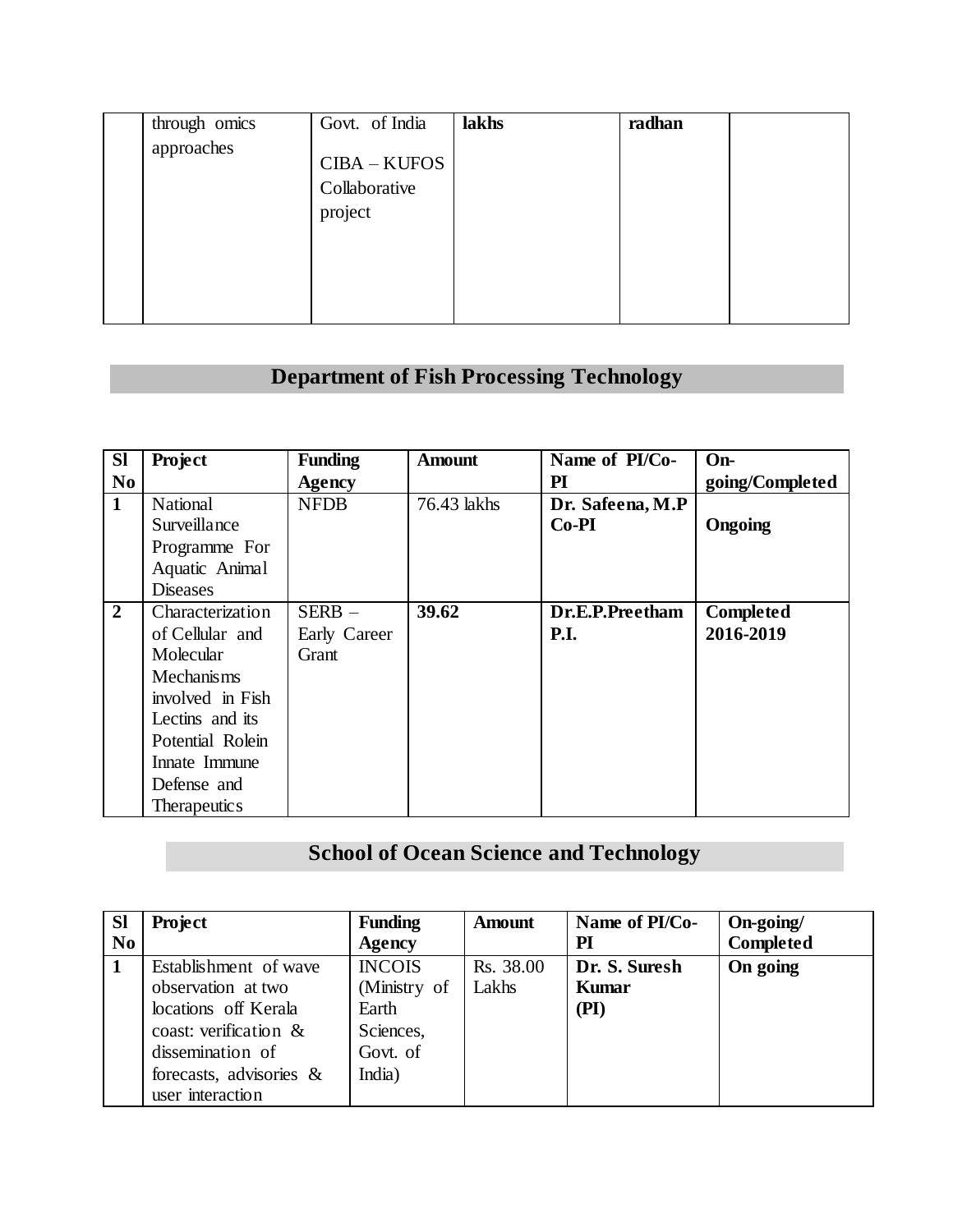|                         | workshops                                                                                                                                                                     |                                                                                        |                            |                                                              |                             |
|-------------------------|-------------------------------------------------------------------------------------------------------------------------------------------------------------------------------|----------------------------------------------------------------------------------------|----------------------------|--------------------------------------------------------------|-----------------------------|
| $\overline{2}$          | Synergistic application<br>of earth observation data<br>- microwave SAR, IR<br>and visual data for the<br>validation of ocean state<br>for<br>Northern<br>forecast<br>Kerala" | <b>INCOIS</b><br>(Ministry of<br>Earth<br>Sciences,<br>Govt. of<br>India)              | Rs. 17.44<br>Lakhs         | Dr. S. Suresh<br><b>Kumar</b><br>$(Co-PI)$                   | On going $(2018 -$<br>2020) |
| $\overline{\mathbf{3}}$ | Identifying novel targets<br>from marine sources for<br>therapeutics<br>in<br>alzheimer's diseases                                                                            | Department<br>of Health<br>Research,<br><b>ICMR</b>                                    | Rs. 31.45<br>Lakhs         | Dr.<br>Sreejalakshmi P<br>$\mathbf{V}(\mathbf{PI})$          | Completed(2017-<br>2020)    |
| $\overline{\mathbf{4}}$ | Influence of<br>monsoon<br>related drivers on the<br>bio-productivity of the<br>southwest coast of India                                                                      | Department<br>of Science<br>and<br>Technology,<br>New Delhi.                           | Rs. 25.06<br>Lakhs         | Dr. Suneela S.S.                                             | On going<br>$(2019-2022)$   |
| 5                       | Diversity<br>and<br>biotic<br>potential of yeasts from<br>the mangroves of Central<br>Kerala                                                                                  | Kerala State<br>Council for<br>Science<br>Technology<br>and<br>Environment             | <b>Rs</b><br>12,51,800/-   | Dr.K.Manjusha<br>(PI from 2018-<br>20, Co-PI 2020-<br>21)    | On going<br>$(2018 - 2021)$ |
| 6                       | Enhancing reservoir fish<br>production and creation<br>of livelihood<br>opportunities for the<br>local community in<br>Munnar landscape                                       | GoI- GEF-<br><b>UNDP</b> Inia<br><b>High Range</b><br>Mountain<br>Landscape<br>Project | $\overline{52.5}$<br>Lakhs | Dr. S. Suresh<br><b>Kumar</b><br>$(Co-PI)$<br>Dr.V.P.LimaMol | On going $(2020)$           |

## **School of Management and Entrepreneurship**

| <b>Sl</b>      | <b>Project</b> | Funding | Amount | Name of PI/Co- | <b>Status</b> |
|----------------|----------------|---------|--------|----------------|---------------|
| N <sub>0</sub> |                | Agency  |        | <b>PI/team</b> |               |